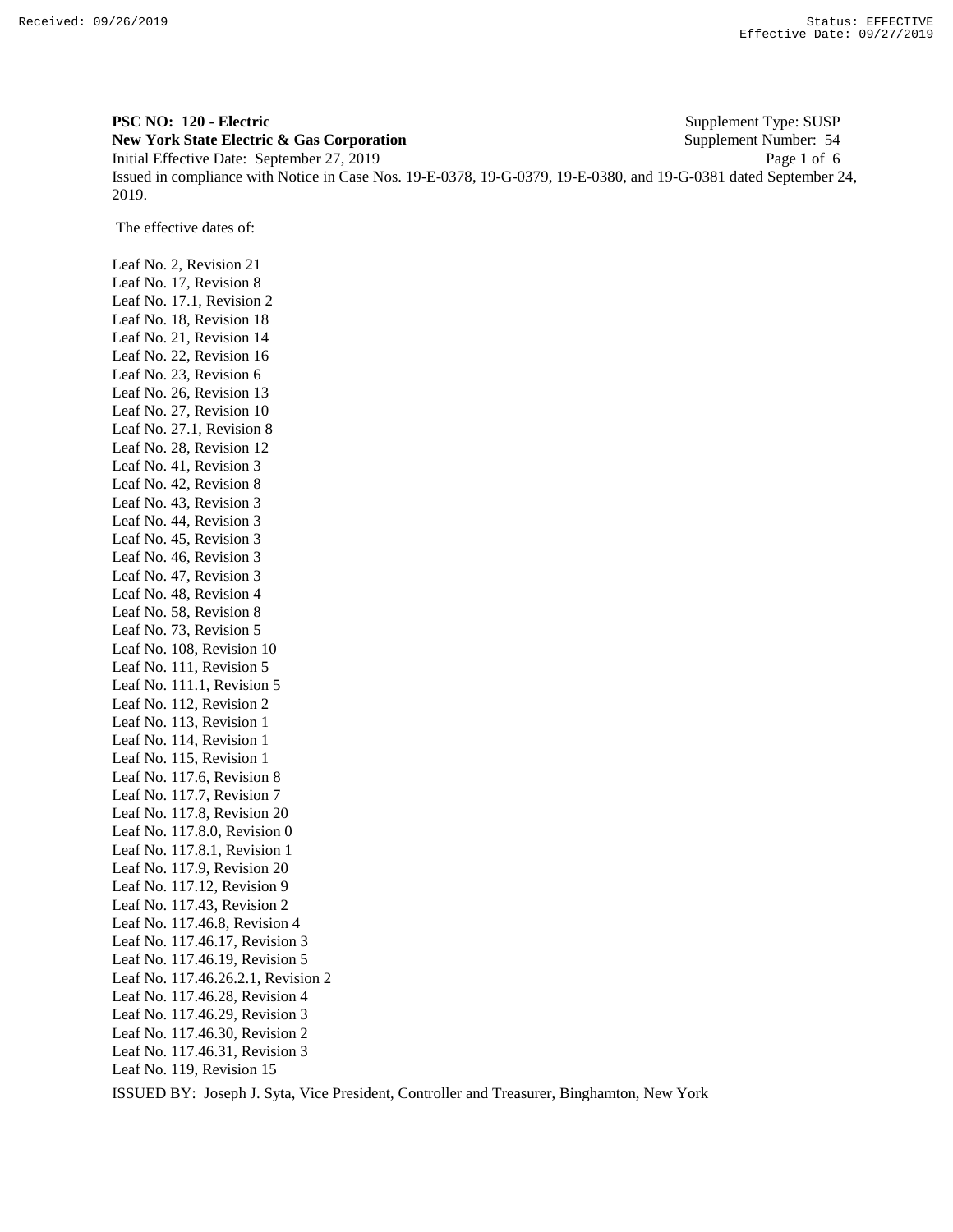**PSC NO: 120 - Electric** Supplement Type: SUSP **New York State Electric & Gas Corporation** Supplement Number: 54 Initial Effective Date: September 27, 2019 Page 2 of 6 Issued in compliance with Notice in Case Nos. 19-E-0378, 19-G-0379, 19-E-0380, and 19-G-0381 dated September 24, 2019.

Leaf No. 122, Revision 14 Leaf No. 123, Revision 31 Leaf No. 124, Revision 23 Leaf No. 128, Revision 10 Leaf No. 129, Revision 18 Leaf No. 131, Revision 25 Leaf No. 131.1, Revision 7 Leaf No. 133, Revision 31 Leaf No. 134, Revision 10 Leaf No. 139, Revision 27 Leaf No. 142, Revision 16 Leaf No. 143, Revision 5 Leaf No. 147, Revision 17 Leaf No. 149, Revision 16 Leaf No. 150, Revision 16 Leaf No. 152, Revision 3 Leaf No. 154, Revision 9 Leaf No. 155, Revision 17 Leaf No. 156, Revision 17 Leaf No. 157, Revision 25 Leaf No. 158, Revision 25 Leaf No. 158.1, Revision 7 Leaf No. 161, Revision 20 Leaf No. 166, Revision 30 Leaf No. 167, Revision 27 Leaf No. 170, Revision 17 Leaf No. 173, Revision 18 Leaf No. 176, Revision 17 Leaf No. 180, Revision 3 Leaf No. 181.1, Revision 15 Leaf No. 183, Revision 6 Leaf No. 184, Revision 17 Leaf No. 185, Revision 13 Leaf No. 193.4, Revision 15 Leaf No. 194, Revision 16 Leaf No. 195, Revision 13 Leaf No. 197, Revision 30 Leaf No. 198, Revision 25 Leaf No. 198.2, Revision 11 Leaf No. 199, Revision 3 Leaf No. 200, Revision 4 Leaf No. 201, Revision 24 Leaf No. 202, Revision 16 Leaf No. 203, Revision 14 Leaf No. 207, Revision 13 Leaf No. 208, Revision 32 Leaf No. 210, Revision 18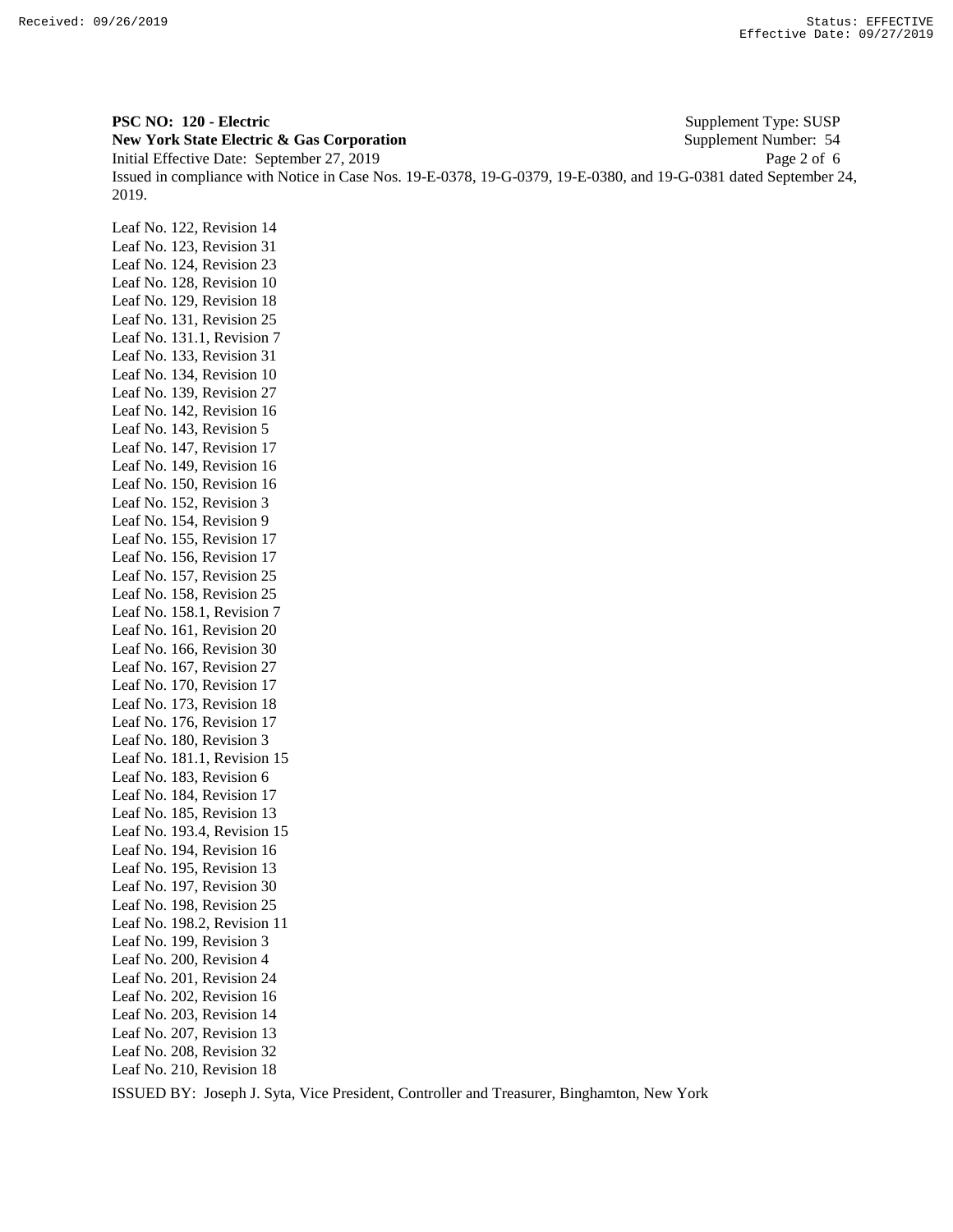**PSC NO: 120 - Electric** Supplement Type: SUSP **New York State Electric & Gas Corporation** Supplement Number: 54 Initial Effective Date: September 27, 2019 Page 3 of 6 Issued in compliance with Notice in Case Nos. 19-E-0378, 19-G-0379, 19-E-0380, and 19-G-0381 dated September 24, 2019.

Leaf No. 212, Revision 17 Leaf No. 213, Revision 15 Leaf No. 214, Revision 17 Leaf No. 215, Revision 26 Leaf No. 216, Revision 24 Leaf No. 221, Revision 30 Leaf No. 228, Revision 26 Leaf No. 229, Revision 23 Leaf No. 230, Revision 26 Leaf No. 243, Revision 18 Leaf No. 243.2, Revision 13 Leaf No. 243.3, Revision 5 Leaf No. 243.4, Revision 9 Leaf No. 247, Revision 19 Leaf No. 248, Revision 25 Leaf No. 249, Revision 25 Leaf No. 250, Revision 25 Leaf No. 257, Revision 14 Leaf No. 260, Revision 13 Leaf No. 261, Revision 31 Leaf No. 262, Revision 23 Leaf No. 268, Revision 14 Leaf No. 271, Revision 13 Leaf No. 272, Revision 33 Leaf No. 274.1, Revision 17 Leaf No. 279, Revision 4 Leaf No. 287, Revision 27 Leaf No. 287.1, Revision 13 Leaf No. 287.2, Revision 5 Leaf No. 288, Revision 28 Leaf No. 288.1, Revision 21 Leaf No. 288.2, Revision 14 Leaf No. 288.3, Revision 3 Leaf No. 289, Revision 46 Leaf No. 292, Revision 3 Leaf No. 293, Revision 26 Leaf No. 294.12, Revision 7 Leaf No. 296, Revision 14 Leaf No. 299, Revision 13 Leaf No. 300, Revision 30 Leaf No. 310, Revision 28 Leaf No. 318, Revision 28 Leaf No. 319, Revision 3

are hereby further suspended to and including April 16, 2020. Pending restoration, reissue, or cancellation, the rates, rules and regulations in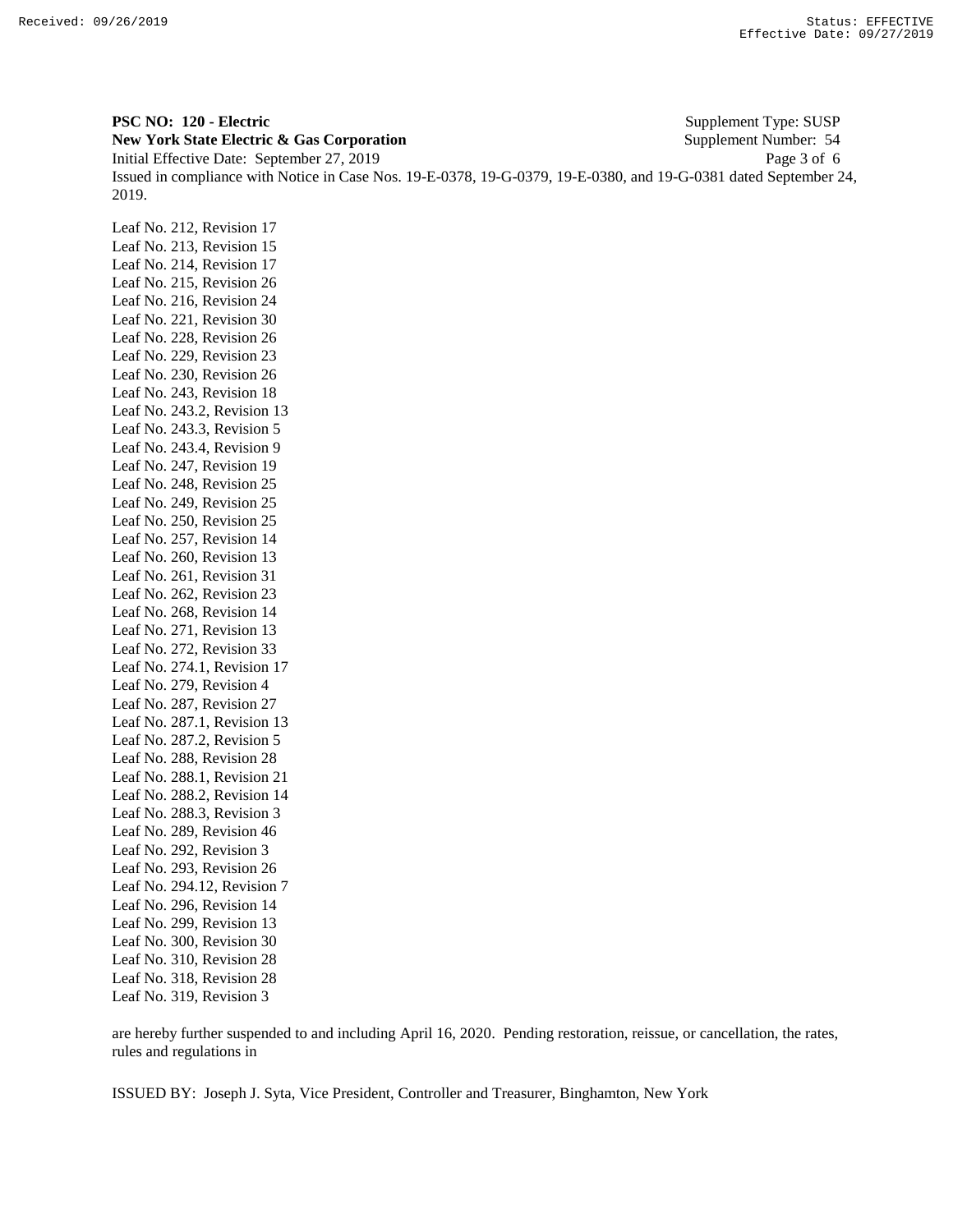**PSC NO: 120 - Electric** Supplement Type: SUSP **New York State Electric & Gas Corporation** Supplement Number: 54 Initial Effective Date: September 27, 2019 Page 4 of 6 Issued in compliance with Notice in Case Nos. 19-E-0378, 19-G-0379, 19-E-0380, and 19-G-0381 dated September 24, 2019.

Leaf No. 2, Revision 20 Leaf No. 17, Revision 7 Leaf No. 17.1, Revision 1 Leaf No. 18, Revision 17 Leaf No. 21, Revision 15 Leaf No. 22, Revision 15 Leaf No. 23, Revision 5 Leaf No. 26, Revision 12 Leaf No. 27, Revision 9 Leaf No. 27.1, Revision 7 Leaf No. 28, Revision 11 Leaf No. 41, Revision 2 Leaf No. 42, Revision 7 Leaf No. 43, Revision 2 Leaf No. 44, Revision 2 Leaf No. 45, Revision 2 Leaf No. 46, Revision 2 Leaf No. 47, Revision 2 Leaf No. 48, Revision 3 Leaf No. 58, revision 7 Leaf No. 73, Revision 4 Leaf No. 108, Revision 9 Leaf No. 111, Revision 4 Leaf No. 111.1, Revision 4 Leaf No. 112, Revision 1 Leaf No. 113, Revision 0 Leaf No. 114, Revision 0 Leaf No. 115, Revision 0 Leaf No. 117.6, Revision 7 Leaf No. 117.7, Revision 6 Leaf No. 117.8, Revision 19 Leaf No. 117.8.1, Revision 0 Leaf No. 117.9, Revision 19 Leaf No. 117.12, Revision 8 Leaf No. 117.43, Revision 1 Leaf No. 117.46.8, Revision 3 Leaf No. 117.46.17, Revision 2 Leaf No. 117.46.19, Revision 4 Leaf No. 117.46.26.2.1, Revision 3 Leaf No. 117.46.28, Revision 3 Leaf No. 117.46.29, Revision 2 Leaf No. 117.46.30, Revision 1 Leaf No. 117.46.31, Revision 2 Leaf No. 119, Revision 14 Leaf No. 122, Revision 13 Leaf No. 123, Revision 30 Leaf No. 124, Revision 22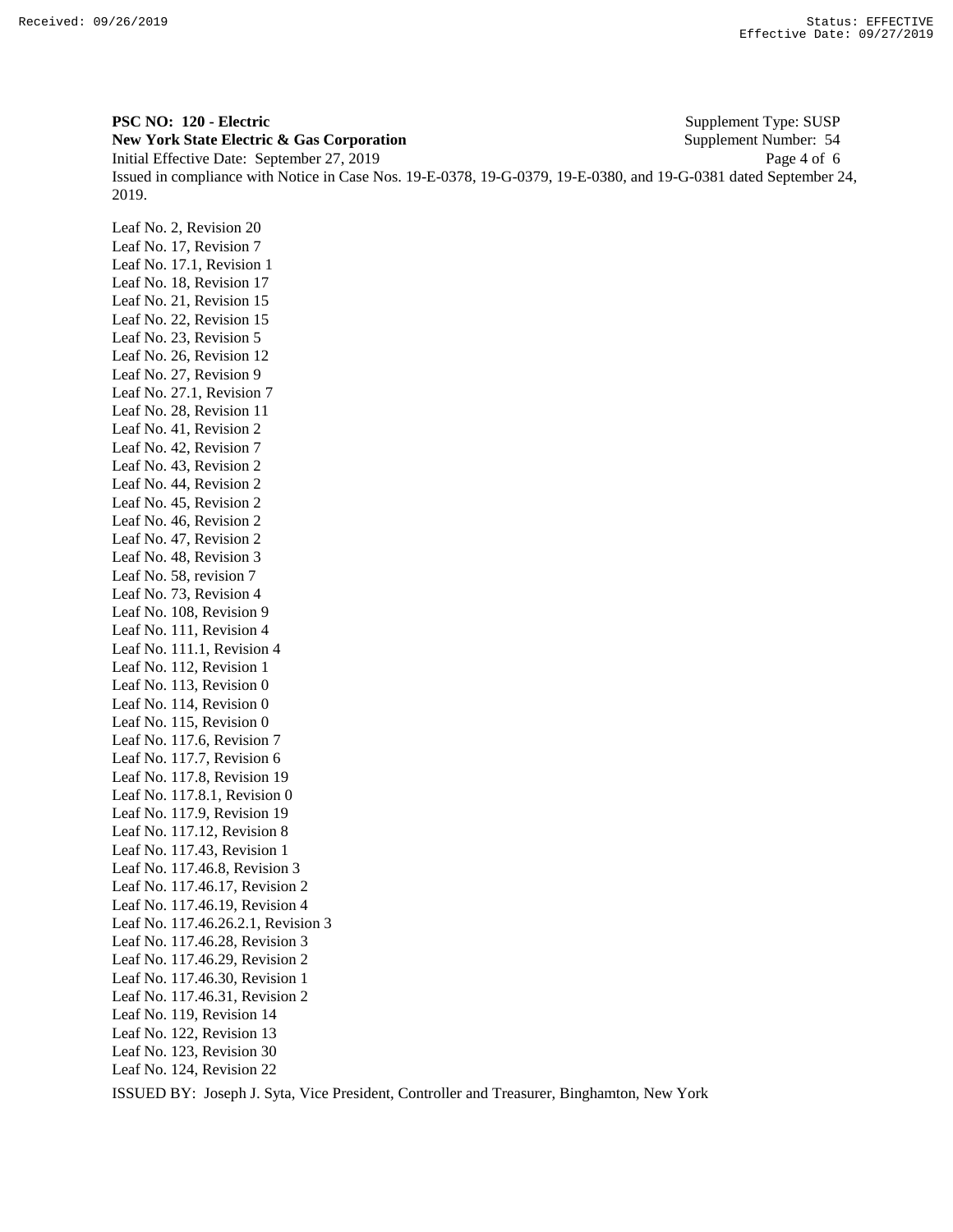**PSC NO: 120 - Electric** Supplement Type: SUSP **New York State Electric & Gas Corporation** Supplement Number: 54 Initial Effective Date: September 27, 2019 Page 5 of 6 Issued in compliance with Notice in Case Nos. 19-E-0378, 19-G-0379, 19-E-0380, and 19-G-0381 dated September 24, 2019.

Leaf No. 128, Revision 9 Leaf No. 129, Revision 17 Leaf No. 131, Revision 24 Leaf No. 131.1, Revision 6 Leaf No. 133, Revision 30 Leaf No. 134, Revision 9 Leaf No. 139, Revision 26 Leaf No. 142, Revision 15 Leaf No. 143, Revision 4 Leaf No. 147, Revision 16 Leaf No. 149, Revision 15 Leaf No. 150, Revision 15 Leaf No. 152, Revision 2 Leaf No. 154, Revision 8 Leaf No. 155, Revision 16 Leaf No. 156, Revision 16 Leaf No. 157, Revision 24 Leaf No. 158, Revision 24 Leaf No. 158.1, Revision 6 Leaf No. 161, Revision 19 Leaf No. 166, Revision 29 Leaf No. 167, Revision 26 Leaf No. 170, Revision 16 Leaf No. 173, Revision 17 Leaf No. 176, Revision 16 Leaf No. 180, Revision 2 Leaf No. 181.1, Revision 14 Leaf No. 183, Revision 5 Leaf No. 184, Revision 16 Leaf No. 185, Revision 12 Leaf No. 193.4, Revision 14 Leaf No. 194, Revision 15 Leaf No. 195, Revision 12 Leaf No. 197, Revision 29 Leaf No. 198, Revision 24 Leaf No. 198.2, Revision 10 Leaf No. 199, Revision 1 Leaf No. 200, Revision 3 Leaf No. 201, Revision 23 Leaf No. 202, Revision 15 Leaf No. 203, Revision 13 Leaf No. 207, Revision 12 Leaf No. 208, Revision 31 Leaf No. 210, Revision 17 Leaf No. 212, Revision 16 Leaf No. 213, Revision 14 Leaf No. 214, Revision 16